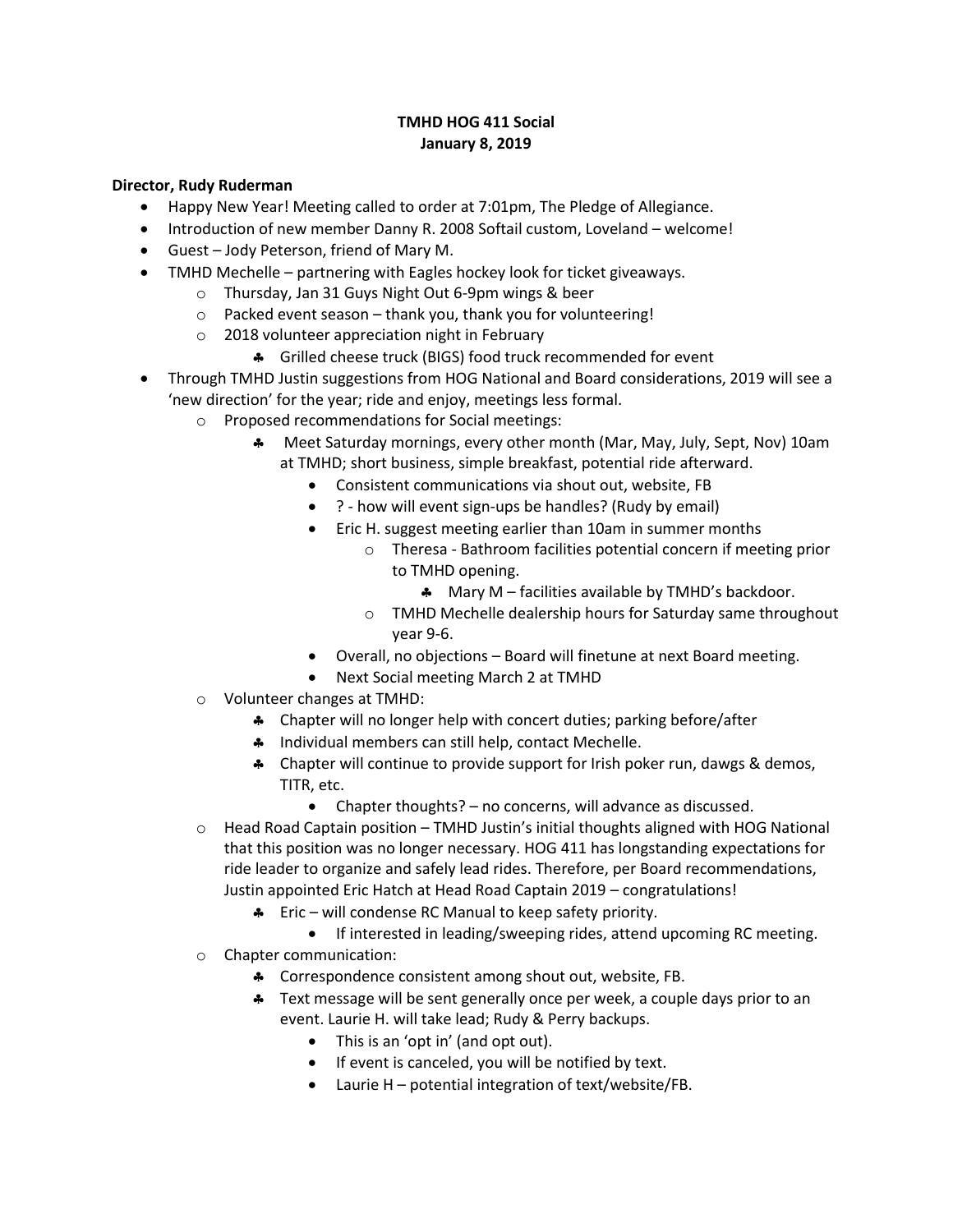# **Director, Rudy Ruderman (cont.)**

- o Restructuring of Events from Chapter Planning meeting:
	- **A** Picnic moved to a 'kick-off' event
		- $\bullet$  Sunday, June 2<sup>nd</sup>.
	- \* Christmas party moved to January.
	- \* No objections to either, will advance with both.
- o Harley Officer Training major changes; one-day event (Saturday 9-4), general session no breakout specifics, 17 locations with Denver nearest. Chapter will save a lot of \$\$\$. Six members plus dealership rep – Mechelle interested in attending. Current registered Board members are: Deana, Janeen, Theresa, Dan, Nate, Larry.
	- \* Rudy plans to contact Forrest in February to see if room for additional Board member(s) to attend.
	- **A** Motion to reimburse potential parking/travel expenses motion passed.
- $\circ$  Road Warrior point 2018 updated spreadsheet given to Webmaster Mark for website. Plan to turn in by end of January for distribution of at March Social meeting.
- o Chapter mileage Challenge, initiated by Mike McC:
	- $\clubsuit$  1<sup>st</sup> Chris G 20965 miles (awarded \$100 gc)
	- $\clubsuit$   $2<sup>nd</sup>$  Jerry H 14816 miles (awarded \$50 gc)
	- Consensus to do this again for 2019 get picture of bike odometer to Rudy.

### **Assistant Director, Laurie Hatch**

- $\circ$  Polar Bear ride have 3 brave riders, 29 people attended 1<sup>st</sup> event of year.
	- Pins \$10.75 rockers \$7.25 see Laurie for March distribution.
- o National HOG Rallies 9 regional, 2 touring.
- o Flyers for Jan/Feb events on TMHD FB and distributed around dealership.

### **Treasurer, Perry Williams**

- $\circ$  Wells Fargo acct. \$4700, +\$2750 TMHD, -\$2172 (approx. \$52 per head) Christmas party
- $\circ$  Patch order -\$779, Space Age acct. \$3091, petty \$46.25 = \$6960.90
- o If interested in patches, contact him through website and can meet at TMHD.

### **Secretary, Theresa Jekel**

o Just saying, "hey". All - Welcome back to the Jekel's!

### **Membership, Deana Lemos-Garcia**

- $\circ$  177 members, 80% live in CO. Goal to reach out to inactive members to encourage involvement.
- o Collecting 2019 membership forms.

### **Activates, Dan Wester**

- o Thank you to Laurie H for all your help.
- o Upcoming events: Glo Golf Sun. 13
	- Chili Challenge Sat.  $19 1^{st}$ ,  $2^{nd}$ ,  $3^{rd}$  place engraved ladles for overall chili winners, engraved pie server for best dessert.
	- **A** Ice Racing at Budweiser Fri. Feb 1 at 7:30pm RSVP and paid in full by  $1/19$ .
	- **4** Games & Potluck Sun. Feb. 24 2-5pm.
	- Flyers available on front table.